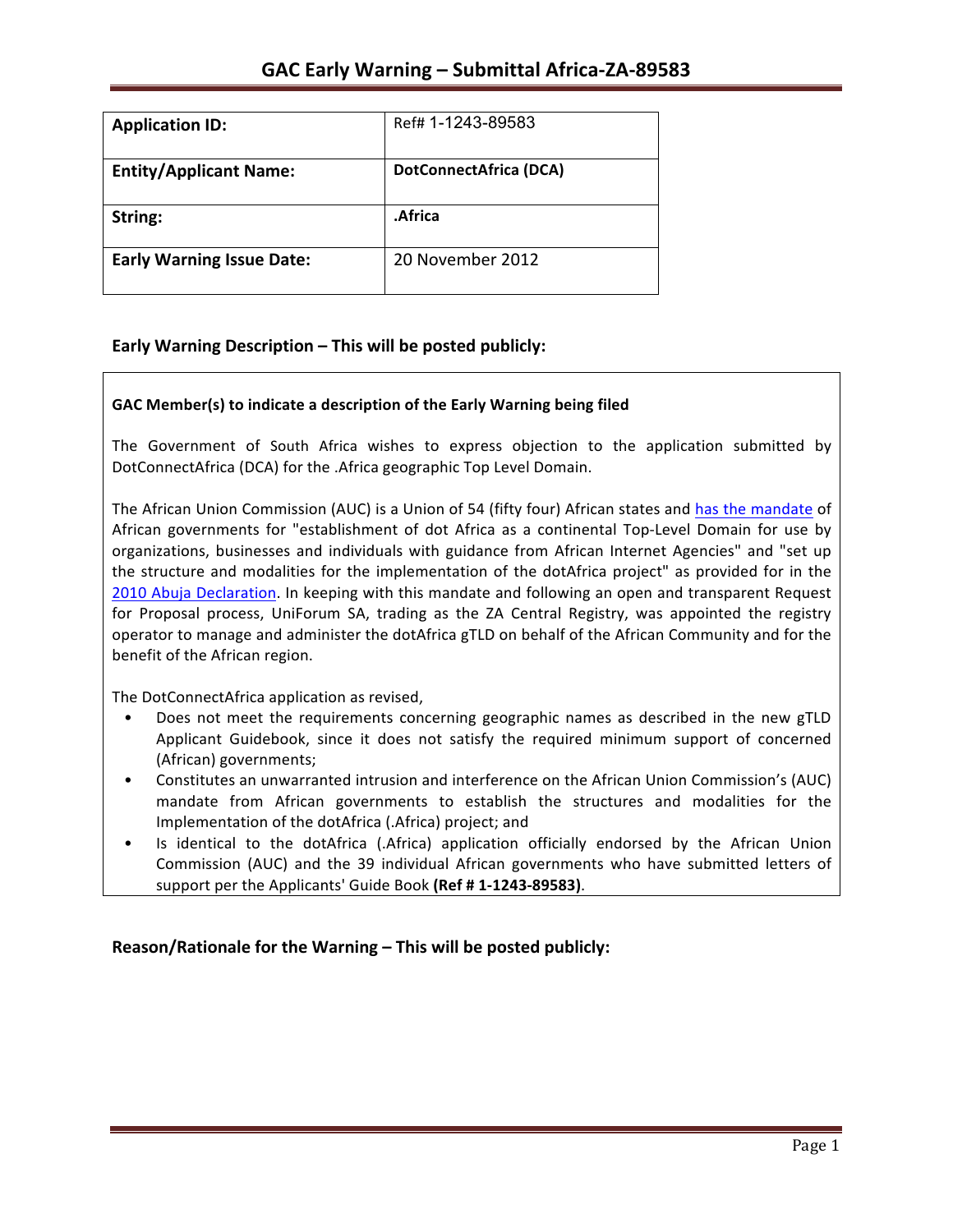### GAC Member(s) to indicate the reason and rationale for the Early Warning being filed.

The African Union (AU) and several African countries have supported and endorsed the application by UniForum (Ref # 1-1243-89583), which was selected through a transparent process conducted by the African Union Commission, as directed by the AU CITMC (Communications and Information Technology Ministerial Conference). The African Union has taken steps to ensure that Uniforum will operate .Africa for the public good of the people of Africa, and will put in place sufficient checks and balances for the protection of interests and rights of African governments and the pan-African community.

The Government of South Africa therefore hereby records its objection to the DotConnectAfrica application which is competing with the UniForum application that has the support and endorsement of the African Union and an overwhelming number of African governments.

### 1. **DCA's Application lacks the requisite Government Support**

- Paragraph 2.2.1.4.2 of the Applicants' Guidebook prescribes that certain applied-for-strings may qualify as "Geographic Names" and must therefore be accompanied by documentation of support or non-objection from the relevant governments or public authorities. In particular, the guidebook requires at least 60% of the relevant national governments in a region to provide documentation in support of new applications for geographic strings and there must be no more than one written statement of objection.
- Africa is a clearly designated geographic region as defined in the UNESCO "Composition of macro geographical (continental) regions, geographical sub-regions, and selected economic and other groupings" list. In this regard the designation of the official AUC endorsed dotAfrica (.Africa) TLD string application as a geographic name is therefore technically and procedurally correct. The "geographic evaluation process" that this application is subject to, provides sufficient checks and balances for the protection of interests and rights of African governments and the pan-African community.
- The issue as to whether DCA's application for the .dotAfrica string (1-1165-42560) will constitute a geographic name as outlined in the Applicant's Guidebook is uncertain, notwithstanding the fact that the applicant itself has designated the application as a "geographic name".
- According to the Applicant's Guidebook (section 2-18) "Strings that include but do not match a Geographic Name will not be considered geographic names as defined in section 2.2.1.4.2 and *therefore will not require documentation of government support in the evaluation process"*, which used to be the case of DCA's application before being amended. Now, after amendment, it is identical to the AUC-endorsed application and must be regarded as a geographic name for purposes of evaluation. Consequently, it must be subject to the criteria and rules applicable to the evaluation of geographic names, including government support.
- In contrast to the DCA application, the AUC's officially endorsed dotAfrica (.Africa) geographic application (1-1243-89583) has the support of over 39 (thirty nine) individual national governments in Africa, which exceeds the minimum governmental support prescribed by ICANN for new geographic strings.

### **2. Unwarranted Interference and Intrusion**

• DCA's application constitutes an unwarranted intrusion and interference with the mandate given to the AUC by African Head of States and African Ministers responsible for Communication and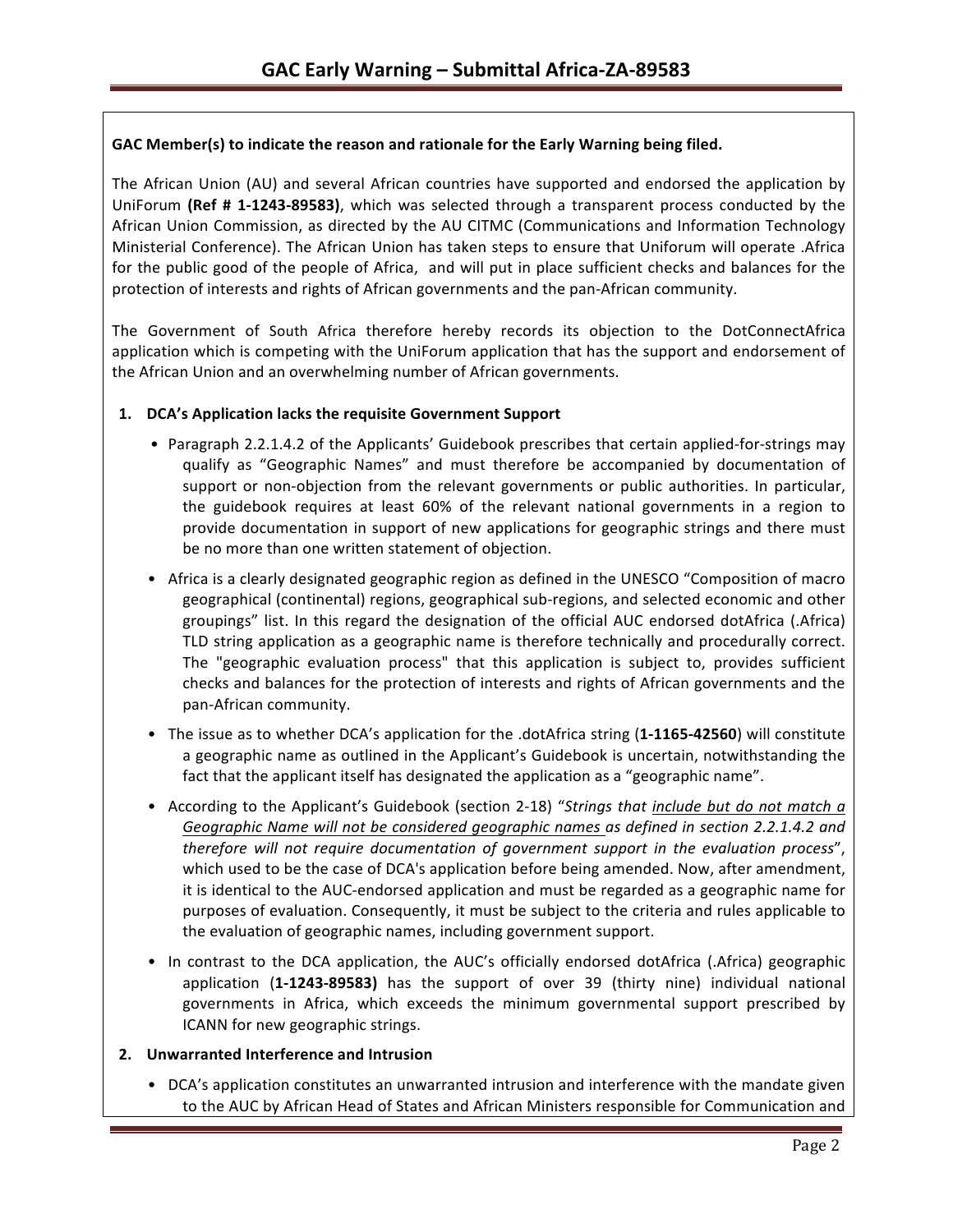Information Technologies. In this regard the AUC has been mandated to establish dotAfrica (.Africa) as a continental Top-Level Domain for use by organisations, businesses and individuals with guidance from African Internet Agencies; and in doing so to set up the structures and modalities for the implementation of the dotAfrica (.Africa) project. DCA's persistent interference in this process is likely to have substantive political, economic and social repercussions in Africa.

### **3.** Confusing Similarity

- DCA's applied for string (.Africa) is identical to the dotAfrica (.Africa) geographic application as officially endorsed by the AUC. Should DCA's application be allowed to proceed, it is likely to deceive and/or confuse the public into believing that the AUC is associated with, or endorses their application, which is clearly not the case.
- In particular, it is contended that the amended DCA's .Africa application does not sufficiently differentiate itself from the AUC's endorsed dotAfrica (.Africa) geographic application and will therefore confuse and deceive the public.

### **Possible Remediation steps for Applicant – This will be posted publicly:**

GAC Member(s) to identify possible remediation steps to be taken by the applicant

- The applicant should withdraw the application based on the information provided above.
- The applicant should engage in a discussion with the AUC to agree on how the applicant's experience in the Internet field can be utilized to further benefit the African continent in ways that will not conflict with positions taken by the African Governments.

## **Further Notes from GAC Member(s) (Optional) – This will be posted publicly:**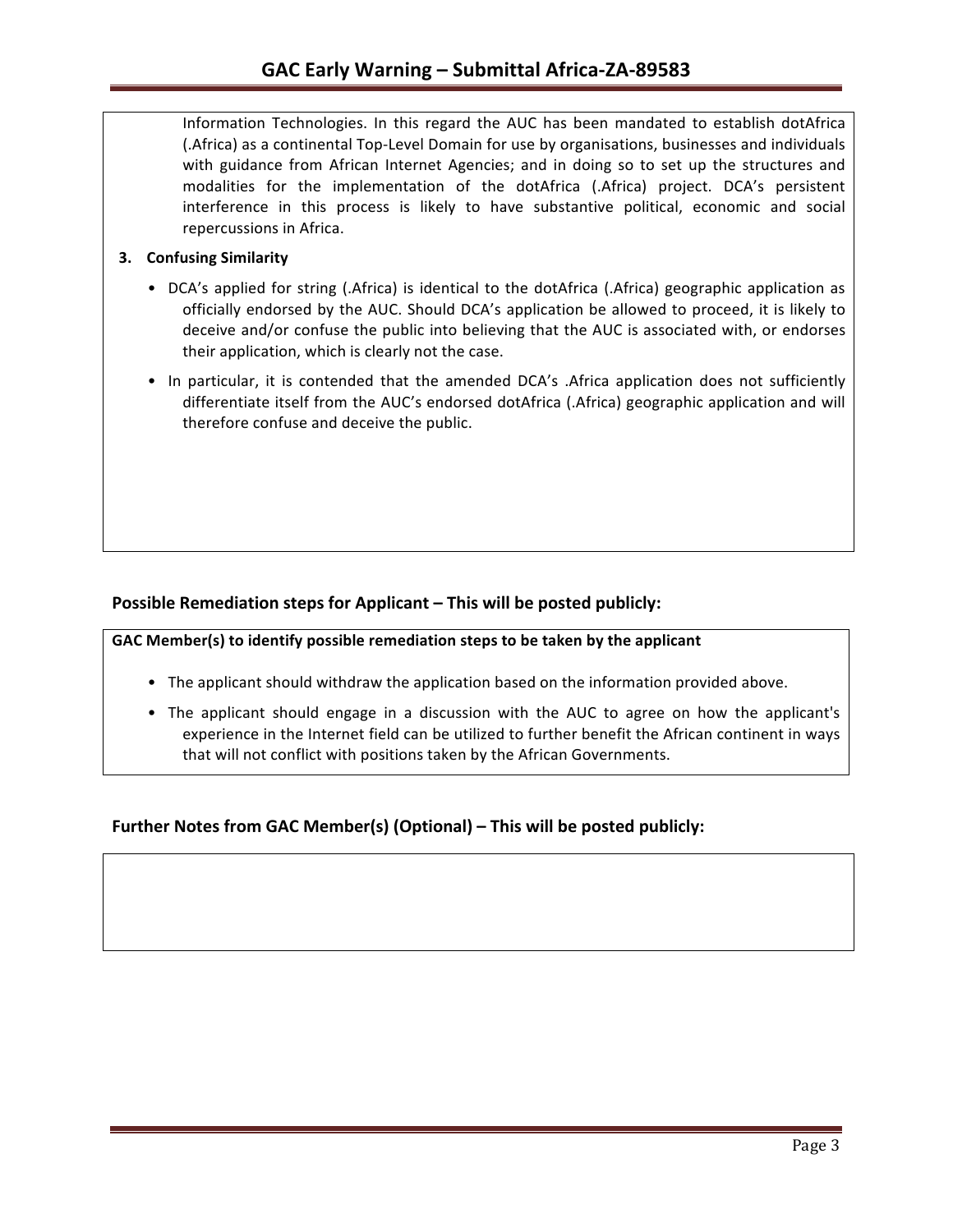# **INFORMATION FOR APPLICANTS**

## **About GAC Early Warning**

The GAC Early Warning is a notice only. It is not a formal objection, nor does it directly lead to a process that can result in rejection of the application. However, a GAC Early Warning should be taken seriously as it raises the likelihood that the application could be the subject of GAC Advice on New gTLDs or of a formal objection at a later stage in the process. Refer to section 1.1.2.4 of the Applicant Guidebook (http://newgtlds.icann.org/en/applicants/agb) for more information on GAC Early Warning.

# **Instructions if you receive the Early Warning**

**ICANN** strongly encourages you work with relevant parties as soon as possible to address the concerns **voiced in the GAC Early Warning.** 

### **Asking questions about your GAC Early Warning**

If you have questions or need clarification about your GAC Early Warning, please contact gacearlywarning@gac.icann.org. As highlighted above, ICANN strongly encourages you to contact gacearlywarning@gac.icann.org as soon as practicable regarding the issues identified in the Early Warning. 

### **Continuing with your application**

If you choose to continue with the application, then the "Applicant's Response" section below should be completed. In this section, you should notify the GAC of intended actions, including the expected completion date. This completed form should then be sent to gacearlywarning@gac.icann.org. If your remediation steps involve submitting requests for changes to your application, see the change request process at http://newgtlds.icann.org/en/applicants/customer-service/change-requests.

In the absence of a response, ICANN will continue to process the application as submitted.

### **Withdrawing your application**

If you choose to withdraw your application within the 21-day window to be eligible for a refund of 80% of the evaluation fee (USD 148,000), please follow the withdrawal process published at http://newgtlds.icann.org/en/applicants/customer-service/withdrawal-refund. Note that an application can still be withdrawn after the 21-day time period; however, the available refund amount is reduced. See section 1.5 of the Applicant Guidebook.

For questions please contact: gacearlywarning@gac.icann.org